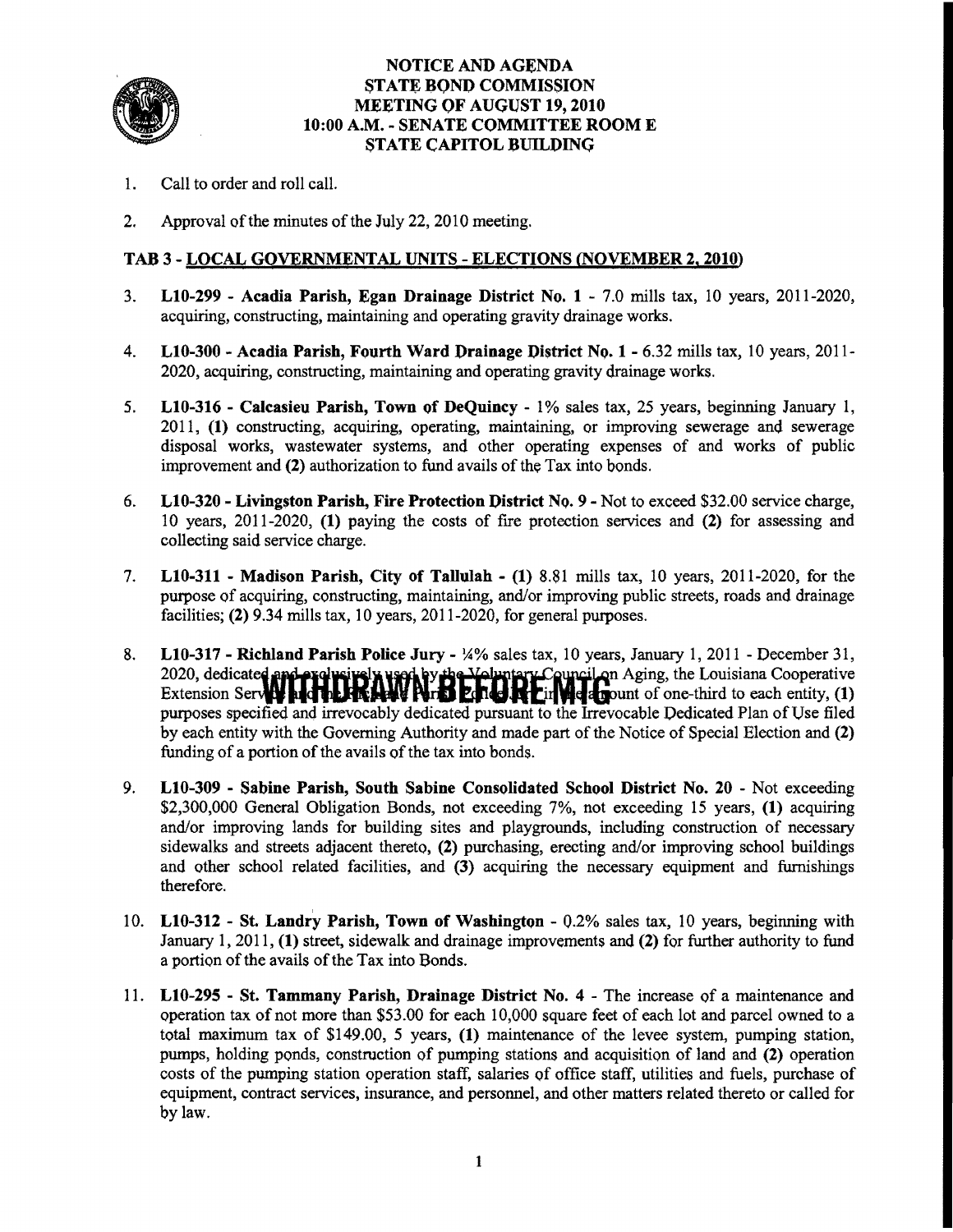# TAB 4 - LOCAL POLITICAL SUBDIVISIONS - LOANS

- 12. LI0-306 Acadia Parish Police Jury Not exceeding \$1,700,000 Certificates of Indebtedness, Series 2010, not exceeding 5%, to mature no later than March 1,2020, pay costs of improving public health units.
- 13. L10-294 Caddo Parish Waterworks District No. 7 Approval of a previously executed loan in the amount of \$85,757 Mortgage Notes, not exceeding 6.25%, maturing on or before September 8, 2014, acquire and construct an office building to house the District.
- 14. LI0-302 DeSoto Parish Ambulance Service District Not exceeding \$1,400,000 Certificates of Indebtedness, Series 2010, not exceeding 5%, to mature no later than March 1,2017, paying the costs of providing ambulance service by paying costs of constructing an ambulance station.
- 15. L10-322 LaSalle Parish, Recreation District No. 22 Not exceeding \$20,000 Certificates of Indebtedness, not to exceed 4.95%, to be repaid on or before March 1, 2014, operation and maintenance of the facility.
- 16. LI0-319 **Livingsto.....UftDAWI.OI'II2'fYIH!** ~eeding \$162,000 Certificates of Indebtedness, not exceeding 9.9%, haltering id-iater law IMMH 1.2018, purchasing fire fighting equipment.
- 17. L10-301 Morehouse Parish Assessment District Not exceeding \$180,000 Promissory Note, not exceeding 3.25%, to be repaid on or before February 1, 2011, paying office salaries and related operating expenses.
- 18. LI0-313 Morehouse Parish, City of Bastrop Not exceeding \$1,500,000 Revenue Anticipation Notes, not exceeding 6%, mature not later than March 1, 2011, paying current expenses.
- 19. L10-308 Plaquemines Parish Council Not exceeding \$100,000 Letter of Credit, not exceeding 1.5%, not exceeding 10 years, providing financial assurance to permit the establishment of a mitigation bank or area necessary to obtain an after the fact permit designated "P20090229, Coastal Use Permit Application, Plaquemines Parish Government".
- 20. L10-287 St. Tammany Parish, Town of Abita Springs Not exceeding \$116,000 Certificates of Indebtedness, not exceeding 4%, to mature no later than March 1, 2019, to acquire, construct and improve parks and playgrounds, including equipment and facilities.

## TAB 5 - LOCAL PQLITICAL SUBDIVISIQNS - BOND§ - PRELIMINARY APPROVAL

- 21. L10-323 Concordia Parish, Town of Vidalia Notice of Intention to issue not exceeding \$6,937,000 Public Improvement Revenue Bonds, Series 2010, not exceeding 4%, not exceeding 40 years, fmancing the acquisition and construction of certain public improvements consisting of a new municipal facility composed of combined fire, police and administrative offices.
- 22. L10-324 Richland Parish, Town of Rayville Notice of Intention to issue not exceeding \$4,015,000 Sewer Revenue Bonds, Series 2010, not to exceed 2.375%, mature no later than 40 years, constructing and acquiring improvements, extensions and replacements to the sewer system, including appurtenant equipment, accessories and properties.

## TAB 5 -LOCAL POLITICAL SUBDIVISIONS - BOND§ - FINAL APPROVAL - GO ZONE BONDS

23. L10-271A - St. James Parish Council (NuStar Logistics, L.P. Project) - Not exceeding \$100,000,000 Revenue Bonds, Series 2010A, variable rate (convertible to other rates) not exceeding 15% or fixed rates not exceeding 10%, maturing not later than 30 years, acquiring, constructing and installing 4 tanks; piping to connect the new tanks to existing tanks, docks and third-party pipelines; a new dock; and unit train installation located at the NuStar St. James Terminal on the west bank of the Mississippi River at mile marker 159.9 in St. James Parish.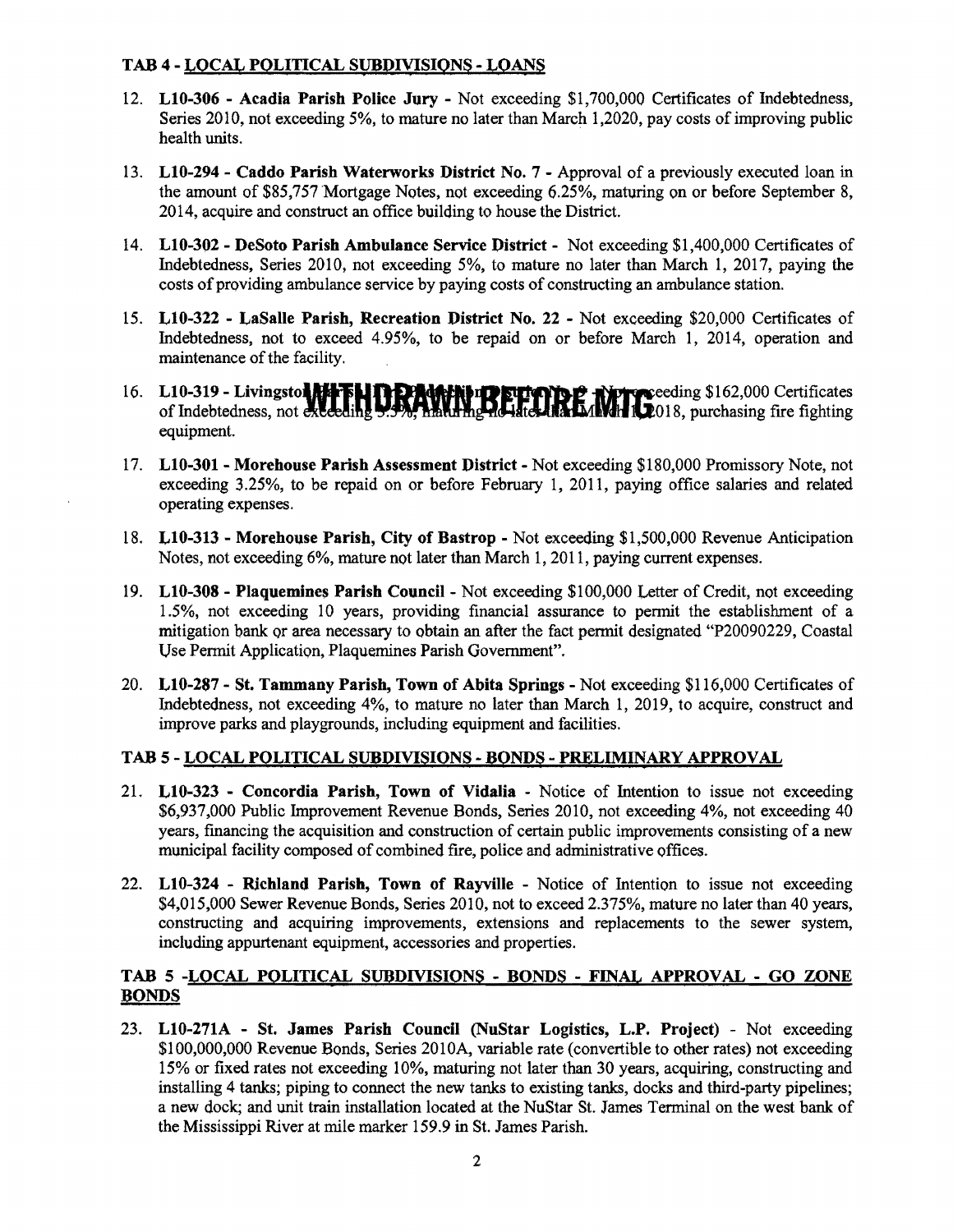## TAB 5 - LOCAL POLITICAL SUBDIVISIONS - BONDS - FINAL APPROVAL

- 24. L10-029B Caddo Parish Waterworks District No. 7 Not exceeding \$500,000 Water Revenue Bonds, not exceeding 6%, not exceeding 20 years, constructing and acquiring improvements, extensions and replacements to its waterworks system.
- 25. L10-164A Calcasieu Parish, City of Lake Charles Not exceeding \$16,000,000 Wastewater Revenue Notes, not exceeding 5%, maturing no later than 22 years, providing funds to (1) construct, acquire, extend or improve any work of public improvement, including but not limited to the City's Wastewater System, including such treatment facilities as may be required, with all necessary equipment and installations in connection, (2) pay capitalized interest on the Note.
- 26. L10-327 Claiborne Parish, Town of Homer Not exceeding \$300,000 Hospital Revenue Bonds, not exceeding 6%, maturing no later than 10 years, providing funds to acquire x-ray equipment, and related imaging equipment, including costs of installation and improvements in connection therewith.
- 27. L10-328 East Baton Rouge Parish, City of Baton Rouge Not exceeding \$20,000,000 Public Improvement Sales Tax Revenue Refunding Bonds, Series 2010B, not exceeding 5%, not exceeding 16 years, (1) refunding Public Improvement Sales Tax Revenue Bonds, Series 2001A and (2)funding a debt service reserve fund therefore, if required.
- 28. L10-331- Franklin Parish, City of Winnsboro Not exceeding \$1,000,000 Sewer Revenue Bonds, not to exceed 0.95%, maturing no later than 21 years, financing the acquisition, construction and installation of improvements and extensions to the wastewater collection treatment and disposal system.
- 29.  $L10-304$  Jefferson Parish School Board Not exceeding \$26,000,000 Sales Tax Refunding School Bonds, in one or more series, not exceeding 5%, maturing no later than March 1, 2022, refunding all or a portion of the outstanding Sales Tax School Bonds, Series 2002.
- 30. L10-305 Jefferson Parish School Board, School District No. 1 Not exceeding \$5,000,000 Limited Tax Bonds, not exceeding 5%, maturing no later than March 1,2018, acquiring technology equipment for educational and instructional purposes.
- 31. L10-274 Orleans Parish, Regional Transit Authority Not exceeding \$75,000,000 Sales Tax Bonds, not exceeding fixed rate of 9.0%, not exceeding 30 years from date of issuance, for the purpose of providing funds for the constructing and installing transit facilities and improvements, including buses and other equipment in the City of New Orleans.
- 32.  $L10-318$  Orleans Parish, Regional Transit Authority Not to exceed (1) \$25,100,000 of Sales Tax Revenue Refunding Bonds, not to exceed 6.5%, not to exceed 20 years from date of issuance, providing funds to current refund all of the issuer's Series 2000 Participant Notes, and (2) \$27,200,000 of Sales Tax Revenue Refunding Bonds, not to exceed 6.5%, not to exceed 20 years from date of issuance, providing funds to refund all of the issuer's series 2000A Participant Notes.
- 33. L10-315 St. Charles Parish, Hospital Service District No. 1- Not exceeding \$1,000,000 Taxable Limited Tax Bonds, not exceeding 6%, to mature not to exceed March 1, 2016, acquiring and installing an electronic records system and providing a reserve fund.
- 34. L10-298 St. Landry Parish, Fire Protection District No. 1 Not to exceed \$700,000 Revenue Bonds, Series 2010, not exceeding 6%, not to exceed 20 years, to construct and acquire improvements, extensions, and replacements to the Fire Substation, including appurtenant equipment, accessories, replacements and additions to such substation.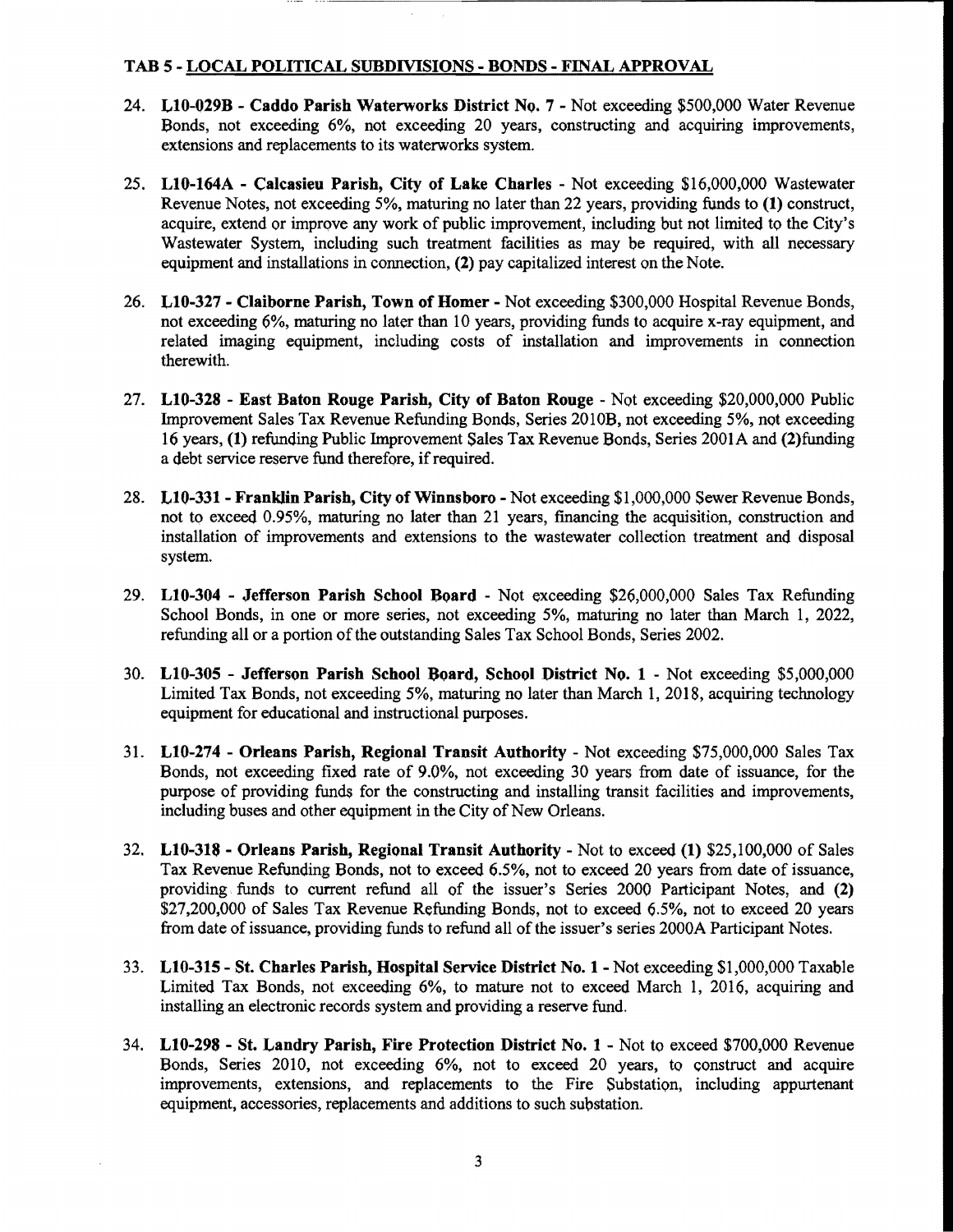- 35. LIO-303 St. Landry Parish, Town of Port Barre Not exceeding \$380,000 Sales Tax Refunding Bonds, not exceeding 4%, mature no later than May 1,2017, refund outstanding Sales Tax Bonds, Series 1996.
- 36. LIO-307 St. Tammany Parish Councll Not exceeding \$2,000,000 Sales Tax Bonds, Series 2010 (Jail), not exceeding 6%, mature no later than April 1, 2018, acquiring, constructing and/or improving jail facilities, including the acquisition of equipment and furnishings therefor.
- 37. L07-512B Union Parish, Town of Bernice Not exceeding \$1,151,000 Bond Anticipation Notes, not exceeding 3.53%, not exceeding 2 years, providing interim fmancing for the Project in anticipation of the issuance of the Bonds.
- 38. LIO-184A Washington Parish, Bogue Lusa Waterworks District Not exceeding (1) \$1,205,000 Water Revenue Bonds, not exceeding 4.125%, to mature no later than 40 years, constructing and acquiring improvements, extensions and replacements to the waterworks system and funding capitalized interest during the construction period; (2) Not exceeding \$1,205,000 Bond Anticipation Notes, not exceeding 5%, to mature no later than 24 months for interim financing.
- 39. LI0-265 West Baton Rouge Parish, City of Port Allen Not exceeding \$1,900,000 Revenue Bonds, not exceeding 0.95%, not exceeding 22 years, construct and acquire additions, extensions and improvements to its sewage and wastewater collection, treatment and disposal system.

# TAB 7 - POLITICAL SUBDIVISIONS - GO ZONE BONDS

- 40. S10-045 Lake Charles Harbor and Terminal District (Lake Charles Cogeneration, L.L.C. Project) - Not exceeding \$310,000,000 Revenue Bonds (IKE) to be issued in one or more series, not exceeding a fixed or floating rate of 15%, maturing no later than 30 years, acquiring, constructing, installing and equipping a gasification project using state of art technology to produce a substitute natural gas ("SNG") or chemicals for the industrial commercial market to be located on land owned by the District with the project also designed to  $(1)$  capture over 85% of the CO<sub>2</sub> produced by the project to be used for enhanced oil recovery production; (2) fund a debt service reserve fund, if required and (3) pay capitalized interest during construction, if necessary.
- 41. S10-046 Lake Charles Harbor and Terminal District (Lake Charles Cogeneration, L.L.C. Project) - Not exceeding \$90,000,000 Revenue Bonds to be issued in one or more series, not exceeding a fixed or floating rate of 15%, maturing no later than 30 years, acquiring, constructing, installing and equipping a gasification project using state of art technology to produce a substitute natural gas ("SNG") or chemicals for the industrial commercial market to be located on land owned by the District with the project also designed to  $(1)$  capture over 85% of the  $CO<sub>2</sub>$  produced by the project to be used for enhanced oil recovery production; (2) fund a debt service reserve fund, if required and (3) pay capitalized interest during construction, if necessary.

## TAB 7 - POLITICAL SUBDIVISIONS - BONDS

- 42. S10-039 Louisiana Community Development Authority (City of Bossier City Public Improvement Projects) - Not exceeding \$60,000,000 Revenue Bonds, as taxable, tax-exempt or a combination of both, not exceeding 7%, not exceeding 40 years, (I) acquisition and construction of improvements, enlargements and upgrades to the sewer utility system, including acquisition of all equipment related thereto; (2) any other additions, acquisitions, repairs and/or expansions needed to maintain City owned works of public improvement and (3) funding a reserve fund, if necessary.
- 43. S10-044 Louisiana Community Development Authority (Nicholls State University Student Recreation Center/ NSU Facilities Corporation Project) - Not exceeding \$12,500,000 Revenue Bonds, in one or more series, fixed or variable rate not exceeding 7%, mature no later than 31 years, (1) designing, developing, equipping, renovating, reconstructing and/or constructing a recreation center for students, faculty, staff and the public on the campus of Nicholls State University; (2) funding a deposit or a debt service reserve fund; (3) paying capitalized interest; and (4) paying the premium for any bond insurance policy insuring the Bonds.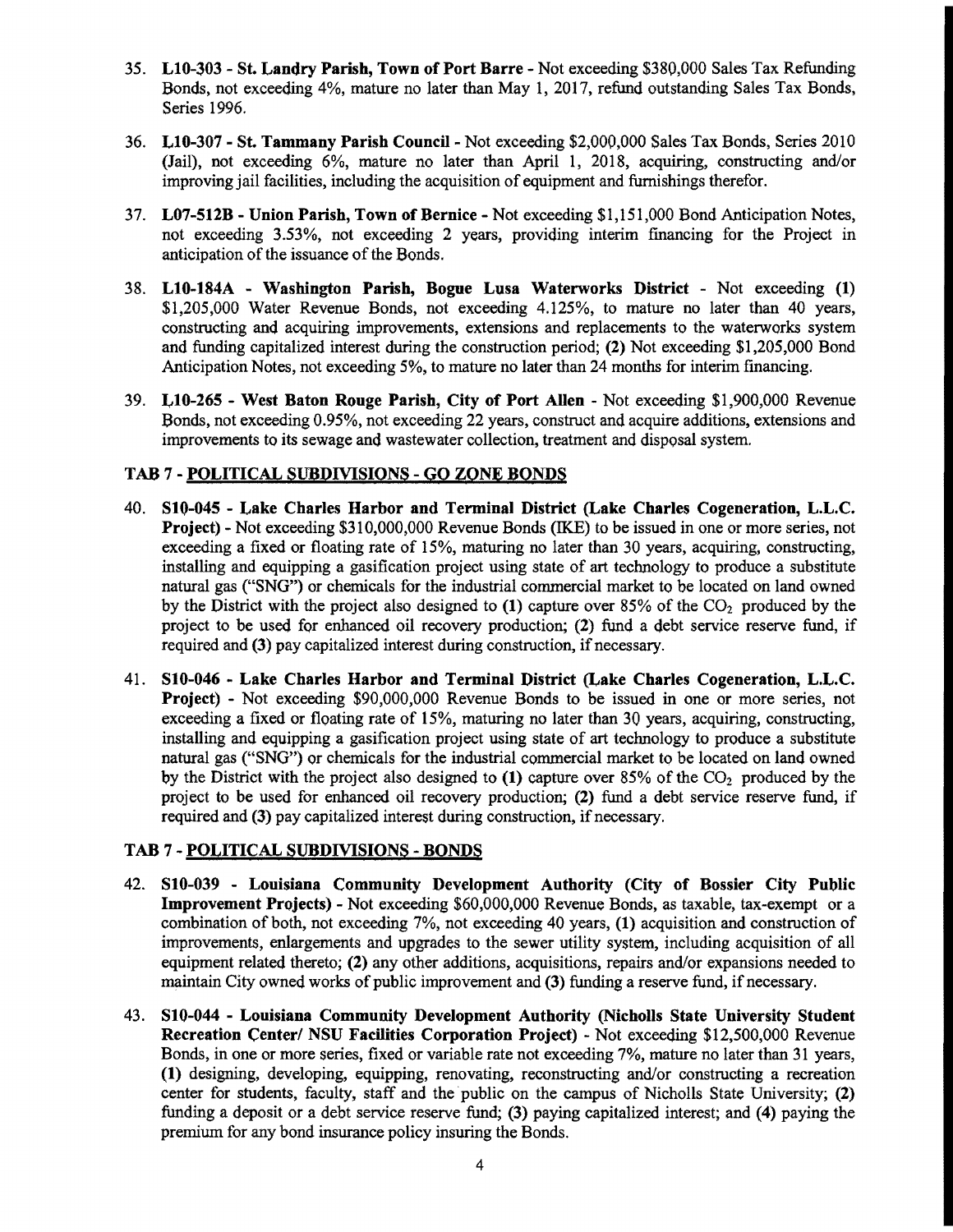## TAB 8 - INDUSTRIAL DEVELOPMENT BOARD - PRELIMINARY APPROVAL - GO ZONE BONDS

44. LI0-288 - Industrial Development Board of the City of New Orleans, Louisiana, Inc. (DSW Inns, LLC Project) - Not exceeding \$15,450,000 Revenue Bonds, in one or more series, finance the construction of an approximately 225-space parking garage with approximately 60 first-class hotel suites and other related facilities at the Drury Inn & Suites hotel located at 820 Poydras Street, New Orleans.

#### TAB 8 - INDUSTRIAL DEVELOPMENT BOARD - FINAL APPROVAL - GO ZONE BONDS

45. L10-021A - Industrial Development Board of the Parish of Calcasieu, Inc. (Rain CII Carbon LLC Project) - Not exceeding \$80,000,000 Revenue Bonds, not exceeding fixed or variable rates of 12%, maturing no later than 30 years, construction installation and equipping ofa waste heater boiler and related facilities located at the Company's facility in Sulphur.

## TAB 9 - PUBLIC TRUSTS - FINAL APPROVAL AND/OR SALE - GO ZONE BONDS

- 46. S10-031A Louisiana Public Facilities Authority (International-Matex Tank Terminals Project) - Not exceeding \$185,000,000 Revenue Bonds, of which \$85,000,000 designated as GO Zone, bearing interest initially at a variable rate not exceeding 12%, convertible to a fixed rate, maturing not than August 1, 2046, improving and expanding the liquid logistics centers in St. Rose and Geismar.
- 47. S10-036A Louisiana Public Facilities Authority (Pipeline Technology VI, L.L.C. Project) -Not exceeding \$5,500,000 Revenue Bonds, variable rates not exceeding 15%, mature on or before 15 years from date of issuance, (1) acquire, construct and install one or more new, buried, approximately 18,500 foot, carbon steel pipelines to be located in Ascension Parish; (2) fund a reserve fund; and (3) capitalize a portion of the interest.

#### TAB 9 - PUBLIC TRUSTS - PRELIMINARY APPROVAL AND/QR NOTICE QF SALE

- 48. S10-040 Calcasieu Parish Public Trust Authority (Lake Charles City Court Project) Not to exceed \$3,000,000 Revenue Bonds, not exceeding 7%, not exceeding 20 years, providing funds for acquisition and construction of a new Lake Charles City Court/Ward Three Judicial Complex and infrastructure improvements, including all furniture, fixtures, equipment and other improvements incidental or necessary in connection therewith.
- 49. S10-041 Louisiana Public Facilities Authority (Episcopal School of Acadiana Project) Not exceeding \$9,000,000 Revenue Bonds, in one or more series, (1) constructing a new lower school facility on Kaliste Saloom Road including academic classrooms, athletic fields, a library, administrative offices, food service areas and specialized learning rooms for technology, art and music; and (2) renovating the athletic facilities at the upper school facilities on Smede Road including upgrades to the locker rooms and outdoor bathroom facilities, constructing tennis courts, outdoor athletic covered courts and a student services center.
- 50. S10-042 Louisiana Public Facilities Authority (Entergy Louisiana, LLC Project) Not to exceed \$115,000,000 Revenue Refunding bonds in or more series, to provide funds to refund the beneficial entities outstanding Parish of St. Charles Pollution Control Revenue Refunding Bonds (Entergy Louisiana LLC Project) Series 1999-A and 1999-B, in the amounts of \$55,000,000 and \$60,000,000, respectively.
- 51. S10-047 Louisiana Public Facilities Authority (Entergy Gulf State Louisiana, LLC Project) -Not to exceed \$115,635,0000 Revenue Refunding Bonds in or more series, to provide funds to (1) refund the beneficial entities outstanding Parish of West Feliciana Pollution Control Revenue Refunding Series 1999-A, 1999-B bonds (Entergy Gulf States Louisiana, LLC Project), in the amounts of \$62,000,00 and, \$21,680,000 respectively, and (2) to refund to beneficial entity outstanding Parish of West Feliciana Variable Rate Demand Pollution Control Revenue Bonds Series 1985-C and 1985-0 (Entergy Gulf States Louisiana, LLC Project), in the amount of \$16,560,000 and \$15,395,000 respectively.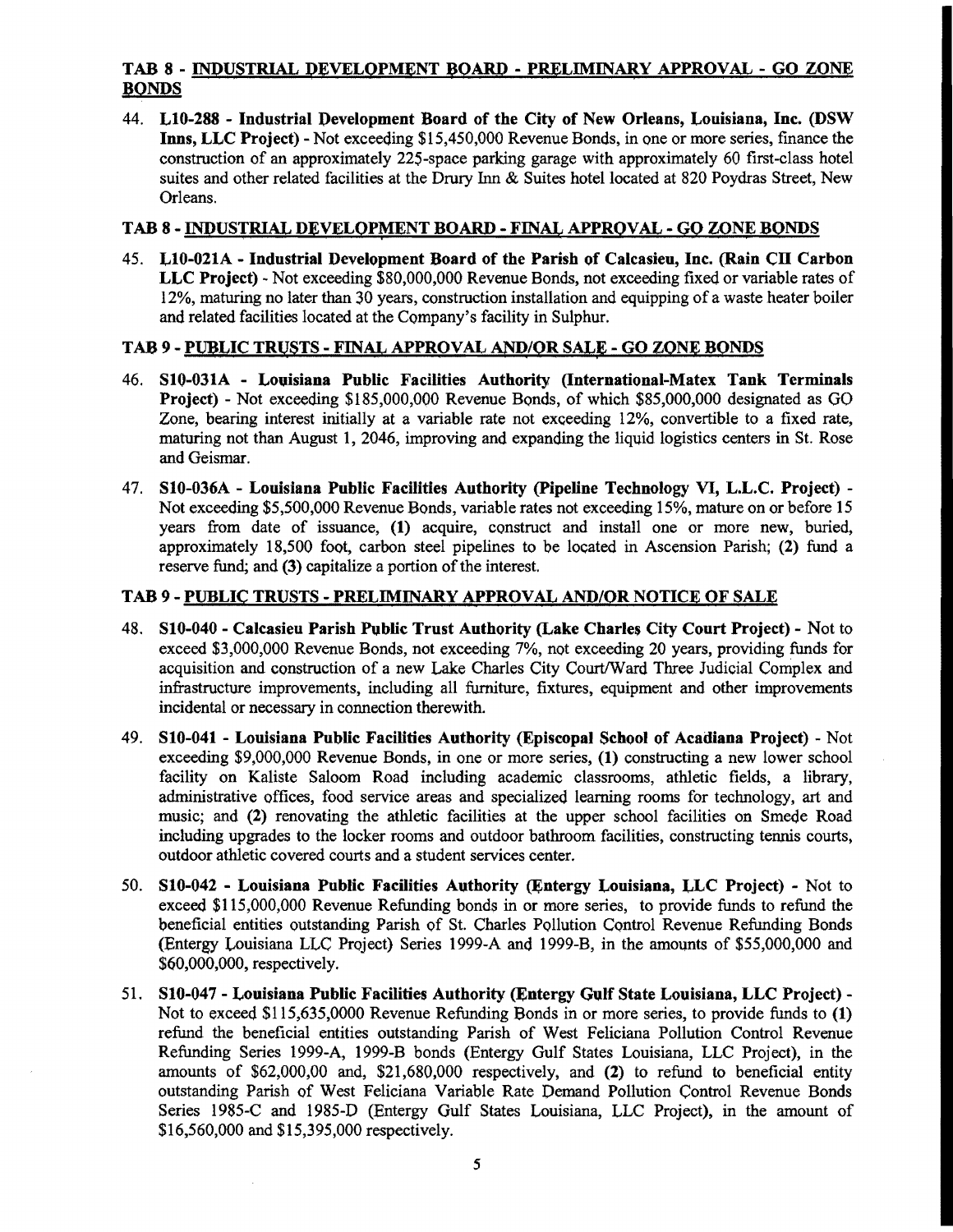## TAB 9 - PUBLIC TRUSTS - FINAL APPROVAL AND/OR SALE

- 52. S07-138B Louisiana Public Facilities Authority (Student Loan Program) Not exceeding \$116,900,000 Student Loan Revenue Bonds, Series 2010B, in one or more series or subseries, taxable and/or tax-exempt, fixed rates not exceeding 8% or variable rates not exceeding 16%, variable rate on taxable bonds not exceeding 25%, mature not later than 31 years from the date of issuance; (1) provide moneys to originate directly or to purchase student loans offered to students and parents pursuant to the Student Loan Program of the United States Department of Education, (2) fund a debt service reserve fund; and (3) pay capitalized interest if necessary.
- 53. S10-035A Louisiana Public Facilities Authority (Drinking Water Revolving Loan Fund Match Project) - Not exceeding additional \$10,000,000 Revenue Bonds, not exceeding variable rate of 10%, mature not later than November 1, 2015, to provide state matching funds for the Drinking Water Revolving Loan Fund to receive its federal capitalization grants pursuant to the Safe Drinking Water Act Amendment of 1996.
- 54. S10-043 Louisiana Public Facilities Authority (Student Loan Program) Not exceeding \$600,000,000 Student Loan Revenue Refunding Bonds, Series 2010A, in one or more series or subseries, taxable and/or tax-exempt, fixed rate not exceeding 8% or variable rates not exceeding 16%, variable rate on taxable bonds not exceeding 25%, mature not later than 35 years from the date of issuance, refund the Student Loan Revenue and Refunding Bonds Series 1999, 2003, 2004 and Student Loan Revenue Bonds Series 2001A-l, 2002A-l, 2005, 2006.

#### TAB 10 - RATIFICATIONS AND/OR AMENDMENTS TO PRIOR APPROVALS

- 55. L08-401A Vernon Parish School Board, Orange School District No. 145 Amendment of a prior approval granted on September 18, 2008 to reflect change in cost of issuance.
- 56. L09-595A St. Charles Parish Council Amendment of a prior approval granted on January 21, 2010 to reflect change in cost of issuance.
- 57. L10-091A Calcasieu Parish School Board Amendment of prior approval granted on March 18, 2010 to reflect change in cost of issuance.
- 58. S08-027C Louisiana Community Development Authority (Shreveport Convention Center Hotel Project) - Amendment of prior approvals granted on May 15, 2008, August 21, 2008, and June 18, 2009 to reflect change in cost of issuance associated with remarketing the bonds.
- 59. S10-030A Louisiana Community Development Authority (Caddo-Bossier Parishes Port Commission Project) - Amendment of a prior approval granted on June 17, 2010 to reflect change in cost of issuance.

## TAB 10 - QTHER BUSINESS

- 60. SIO-031A Louisiana Public Facilities Corporation (International-Matex Tank Terminals Project) reaffirmation of request for remaining GO Zone Bond volume cap allocation of \$100,000,000 associated with the bond application.
- 61. GOZONE Program Status report on Projects having allocations and their prospects/plans for bond issuance and closing.
- 62. State ofLouisiana Gasoline and Fuels Tax Second Lien Revenue Bonds, 2010B Series presentation of issuance results and consideration of parameter modifications to the aforementioned issuance; consideration and adoption of resolution confirming the terms of sale of the \$450,275,000 State of Louisiana Gasoline and Fuels Tax Second Lien Revenue Bonds, 2010 Series B, as set for the in the Certification of Determination executed by the Director; and providing other matters in connection therewith.